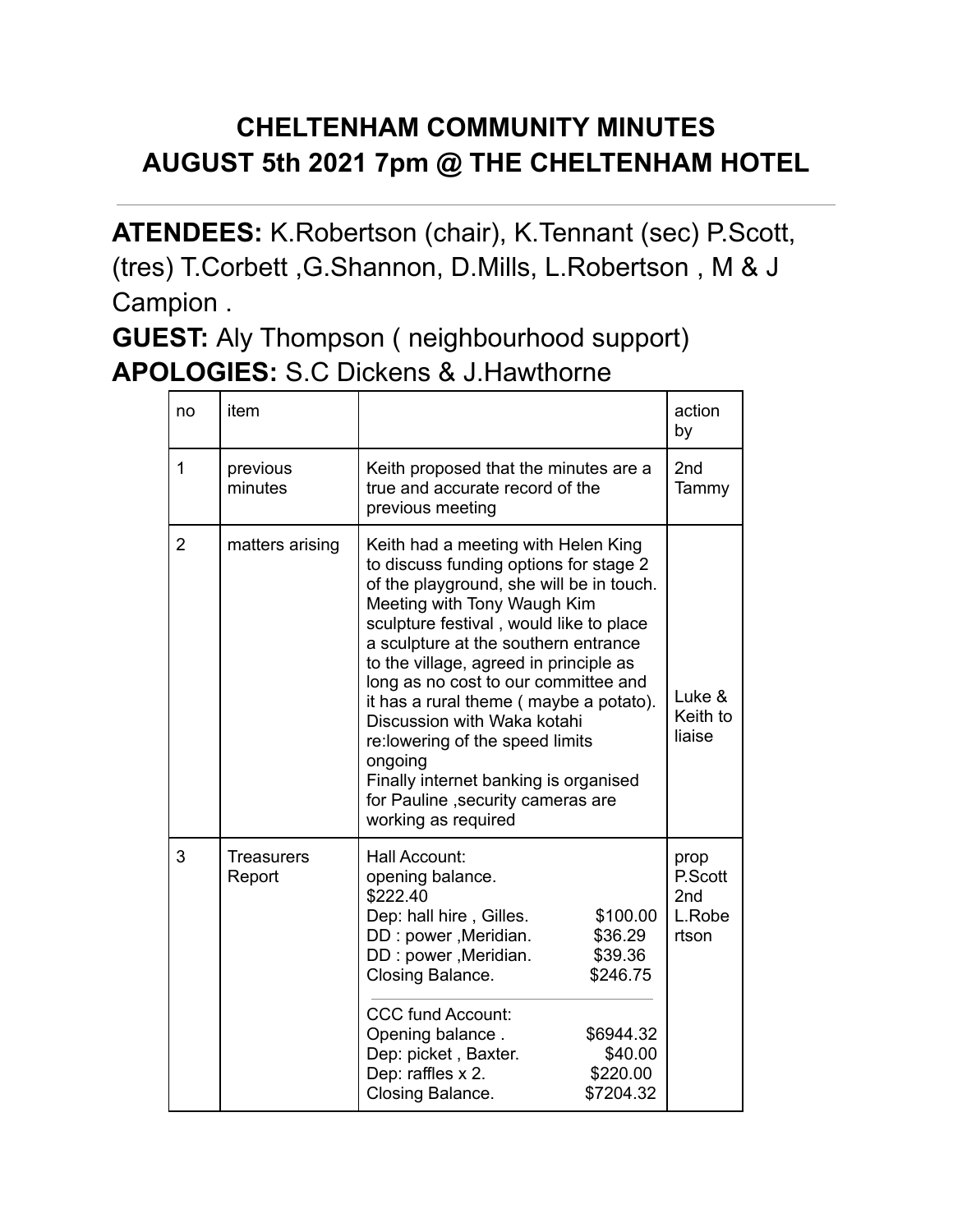| 4 | Council report | MDC has adopted the 10 year plan.<br>The next big challenge is the<br>government's 3 waters initiative which<br>would possibly see these services<br>centralised to ensure the same<br>standards are adhered to in all of N.Z.<br>A shame as MDC is very proactive in<br>providing these services, could<br>roading be next.<br>Heather did discuss MDC<br>commitment to CEDA and if their was<br>good return on investment, a 3 year<br>notice of termination is required to exit<br>the partnership with P.N council.                                                                                                                                                                                                                                        | H.G.T                                                                              |
|---|----------------|----------------------------------------------------------------------------------------------------------------------------------------------------------------------------------------------------------------------------------------------------------------------------------------------------------------------------------------------------------------------------------------------------------------------------------------------------------------------------------------------------------------------------------------------------------------------------------------------------------------------------------------------------------------------------------------------------------------------------------------------------------------|------------------------------------------------------------------------------------|
| 5 | Hall           | 1booking from neighbourhood support<br>to hold weekly dance fit sessions<br>starting 1 week of August                                                                                                                                                                                                                                                                                                                                                                                                                                                                                                                                                                                                                                                          |                                                                                    |
| 6 | Playground     | Keith has received a reply from Helen<br>King who confirmed due to us not<br>being a legal entity we are restricted<br>to the amount we can apply for, 1<br>suggestion she made was to set up a<br>give a little page, Ally T thought this<br>was a good idea and could offer<br>advice on how to set this up.<br>The quote from the playground centre<br>for the phase 2 extension came in at<br>\$102,000 so obviously a no go.<br>Parks and Recreation have agreed on<br>a 50/50 venture to build swings on the<br>barked area.<br>Keith proposed we split phase 2 into 2<br>parts, prepare the base this year with<br>basic equipment and apply to MDC for<br>the next funding round 23/24 for more<br>equipment. This was voted in favour<br>unanimously. | P.S to<br>follow<br>up<br>Keith to<br>apply<br>for<br>funding<br>and<br><b>MDC</b> |
| 7 | Alamadale      | An inspection of the foot bridge has<br>been undertaken to find out what<br>remedial work needs to be<br>undertaken.<br>Rec services has cleared the area<br>between the car park and the<br>neighbouring property and planted                                                                                                                                                                                                                                                                                                                                                                                                                                                                                                                                 | <b>NFAR</b>                                                                        |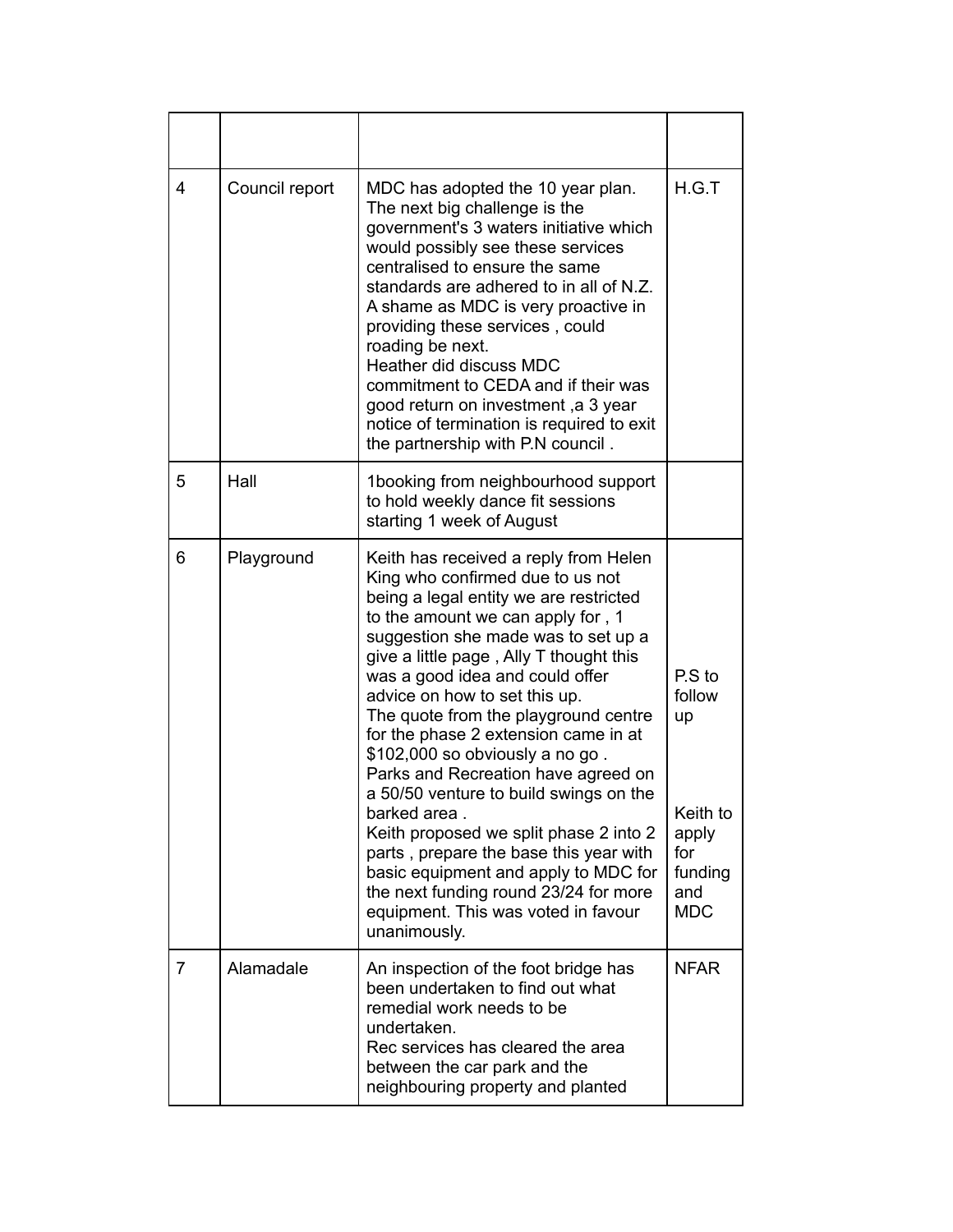|   |                    | bushes, someone has built a nice<br>fence at the entrance of the reserve<br>but nobody knows who !.<br>Due to rubbish being thrown down the<br>long drop a rubbish bin has now been<br>placed on site                                                                                                                                                                                                                                                                                                                                                                                                                                                                                                                                                                                                                                          |                                       |
|---|--------------------|------------------------------------------------------------------------------------------------------------------------------------------------------------------------------------------------------------------------------------------------------------------------------------------------------------------------------------------------------------------------------------------------------------------------------------------------------------------------------------------------------------------------------------------------------------------------------------------------------------------------------------------------------------------------------------------------------------------------------------------------------------------------------------------------------------------------------------------------|---------------------------------------|
| 8 | correspondenc<br>e | email from Carl agreeing to the 50/50<br>cost sharing for the swings.<br>WAKA KOTAHI, speed limits.<br>ALY THOMPSON, neighbourhood<br>support .re:meeting and dance fit.<br>DUNCAN DE'BURG, confirmation of<br>swing order.<br>CE TRUST, invite to AGM<br>PLAYGROUND CENTRE, quote for<br>developing playground.<br>HELEN KING, multiple regarding<br>funding.<br>J HAWTHORNE, nominations for<br>community heroes in business.<br>And reminding us about the request to<br>send the meeting minute in a timely<br>manner (whoops, will try harder).<br>PETE @ CHELTENHAM KENNALS.<br>Did the community want to purchase a<br>kennel at the new training centre.<br>STACY EAGLE, Jobes list .orange<br>bollards as requested by SC Dickens<br>are a Waka Kothi issue as so close to<br>SH.<br>+funding applications for 22/23 close<br>Sept 21 | Keith to<br>put in<br>applicat<br>ion |
| 9 | Aly Thompson       | Aly is the new neighbourhood support<br>team leader, she had asked us to<br>provide a contact list of local residents<br>so it is easier to make contact during<br>an emergency, help to identify<br>vulnerable neighbours who may need<br>assistance, list skills and equipment<br>that may be useful andto distribute<br>information. Keith felt a little uneasy<br>regarding people for personal contact<br>details and the privacy required under<br>the recent act, Ally was happy to<br>assist with printed record sheets to<br>give a more organised look.<br>She will be holding dance fit classes<br>at various locations in the district                                                                                                                                                                                             | AT<br>To<br>compile<br>fact<br>sheet  |